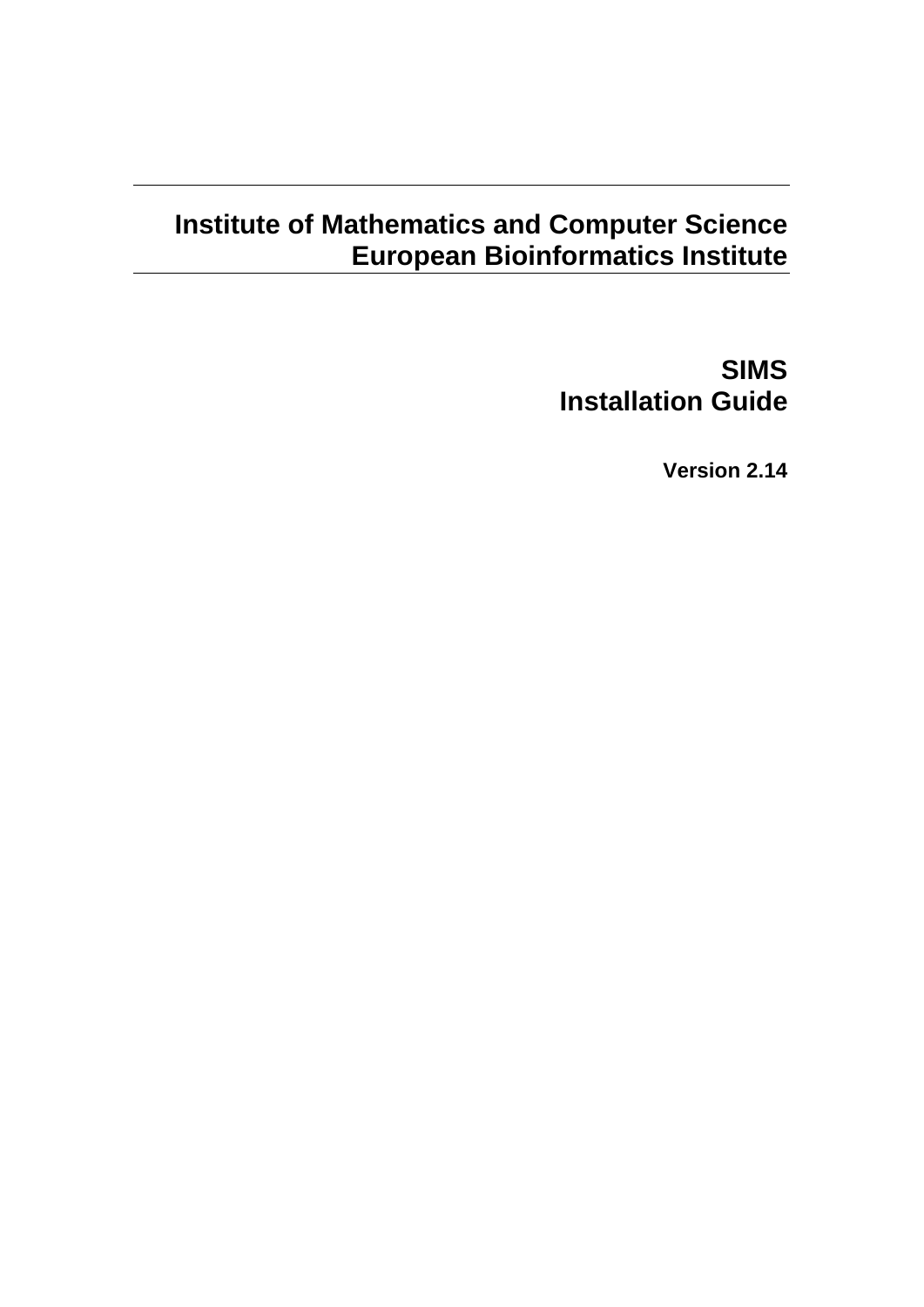# **Pre-requirements**

To install Sample Information Management System the following software needs to be preinstalled on your system:

- **Apache Tomcat** suitable for your OS. Tomcat version 6.0 or higher is recommended, although in principle Tomcat versions 5.x *might* work. Tomcat installation will also require a JRE compatible with a particular Tomcat version (JDK is required if Tomcat versions 5.x is used).
- **PostgreSQL** database. The current version of SIMS is tested with PostgreSQL version 8.4 and use of this version is recommended. Alternatively, you can also use another relational database of your choice, however in this case it is likely that you will need to make some modifications in database initialization scripts. In principle SIMS has been successfully tested on MySQL and Oracle databases.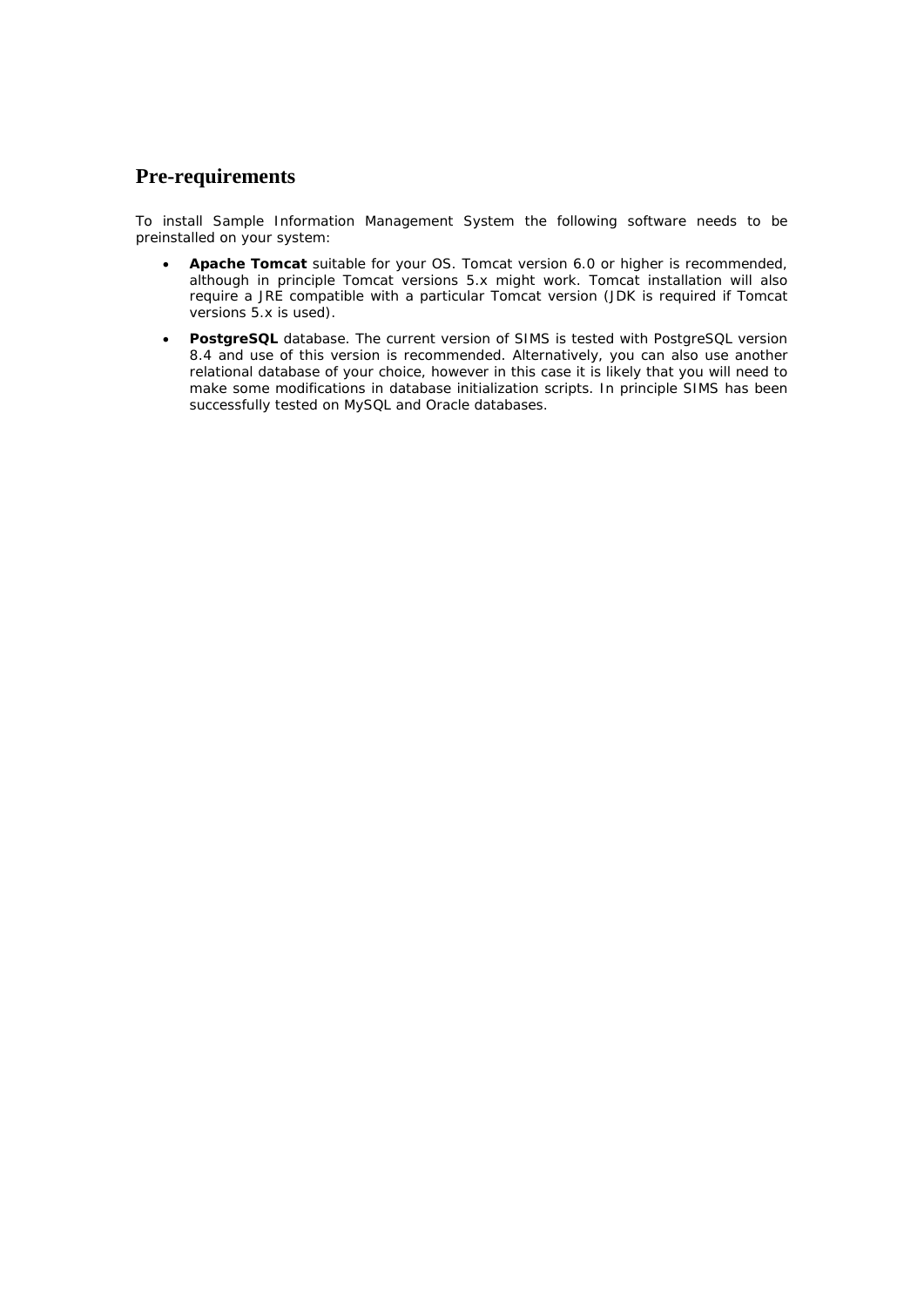## **Installation procedure**

SIMS installation requires the following steps:

- Creation of SIMS database schema. Since several SIMS instances could be run on the same server, it is assumed that an empty PostgreSQL database has already been created and initialization script will create the required tables in already existing database. There are at least two simple ways to use initialization script:
	- if you use **pgAdmin** tool for PostgreSQL management, select the schema of the currently empty database where you wish to install SIMS (by default this will be called *public*), open *Execute arbitrary SQL queries* window, paste the contents of installation script here and press *Execute query*.
	- o insert the line \connect <your database name> as the first line in installation script and run the command psql –U postgres –f <name of initialization script file>. You may need either to place script file in a directory visible to psql, or give the full path of initialization script file.
- Deployment of SIMS software. The simplest way to do this is to unzip Tomcat deployment file in directory \$CATALINA\_HOME/webapps (\$CATALINA\_HOME will be defined by your Tomcat installation). The name of deployment directory can be freely chosen and/or changed. The SIMS then most likely will be accessible via web addresses **http://your.server.name:8080/<your SIMS directory>** (if Tomcat is installed on default port 8080) or **http://your.server.name/<your SIMS directory>** (if Tomcat is installed on port 80). Other ports can also be used, but if the SIMS is intended to be accessed remotely the use of standard ports 80 or 443 (if you wish to use secure HTTPS protocol for accessing SIMS). The other alternative is to recompile the software (for this you will need both Tomcat deployment and Java sources archives).
- SIMS configuration. Currently all configuration settings are accessible in configuration files WEB-INF/web.xml and conf/systemConst.xm located in directory in which you deployed your SIMS application. The contents of these files are described in details in a separate section of this guide.

In addition you might want (or need) to change some settings in file WEB-INF/classes/hibernate.properties (this will need to be modified if you use other database engine instead of PostgreSQL) and/or other .properties files in the same directory.

- Initialization of SIMS instance. This includes two tasks:
	- o To access SIMS you need a login name and password. If no users are defined as yet (table *Users* is empty) a new user will be created the first time when you attempt to log in the system. The *login name and password for this user will be those which you will provide for this first login* (thus it is important not to lose them!), the informal description of this user will be *First user* and the user will be given full administrator rights. Also one user group, called *default group* will be created and the first user will be made member of this user group. If for some reason you lose the login name and/or password to access your SIMS instance, a possible solution is to delete all entries from tables *Users* and *User groups*, the *First user* then will be recreated when you will try to access the system.
	- For SIMS to work correctly all metadata fields must be configured in tables *Person metadata*, *Sample metadata* and *Aliquot metadata*. In current version this task is simple: in **AdminTables** click on link I*mport metadata and vocabularies*, select the right *Metadata file* for your SIMS version (the file should be in XML format – unzip it first) and click on *Import* button. This will fill all metadata files, as well put entries in controlled vocabularies (if they are used). Re-importing the same file in already initialized system will have no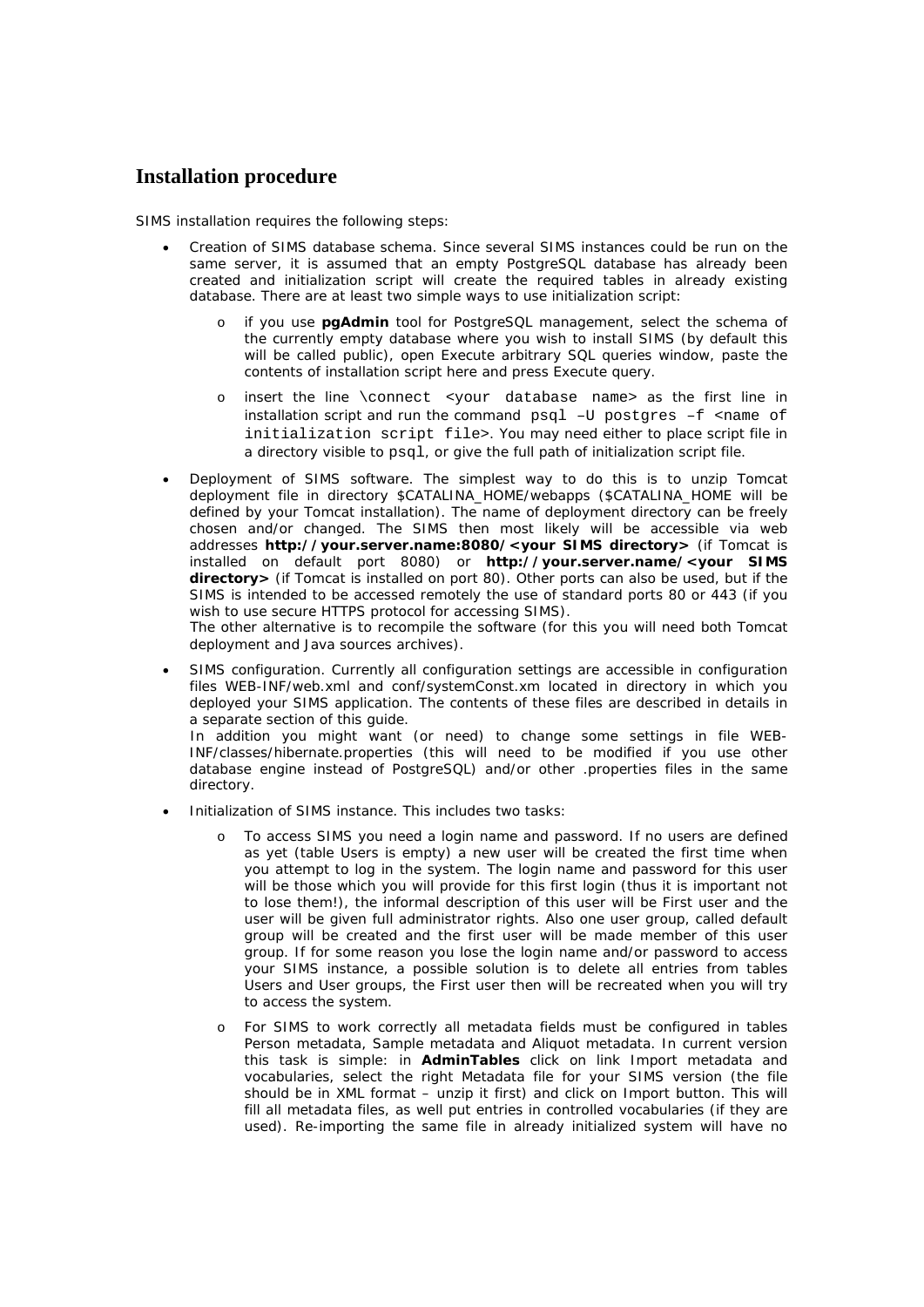effect. If metadata configurations are incomplete or incorrect, the application will give an error and the data will not be imported.

It is possible to install several SIMS databases on PostgreSQL and it is possible to install several SIMS instances on Tomcat.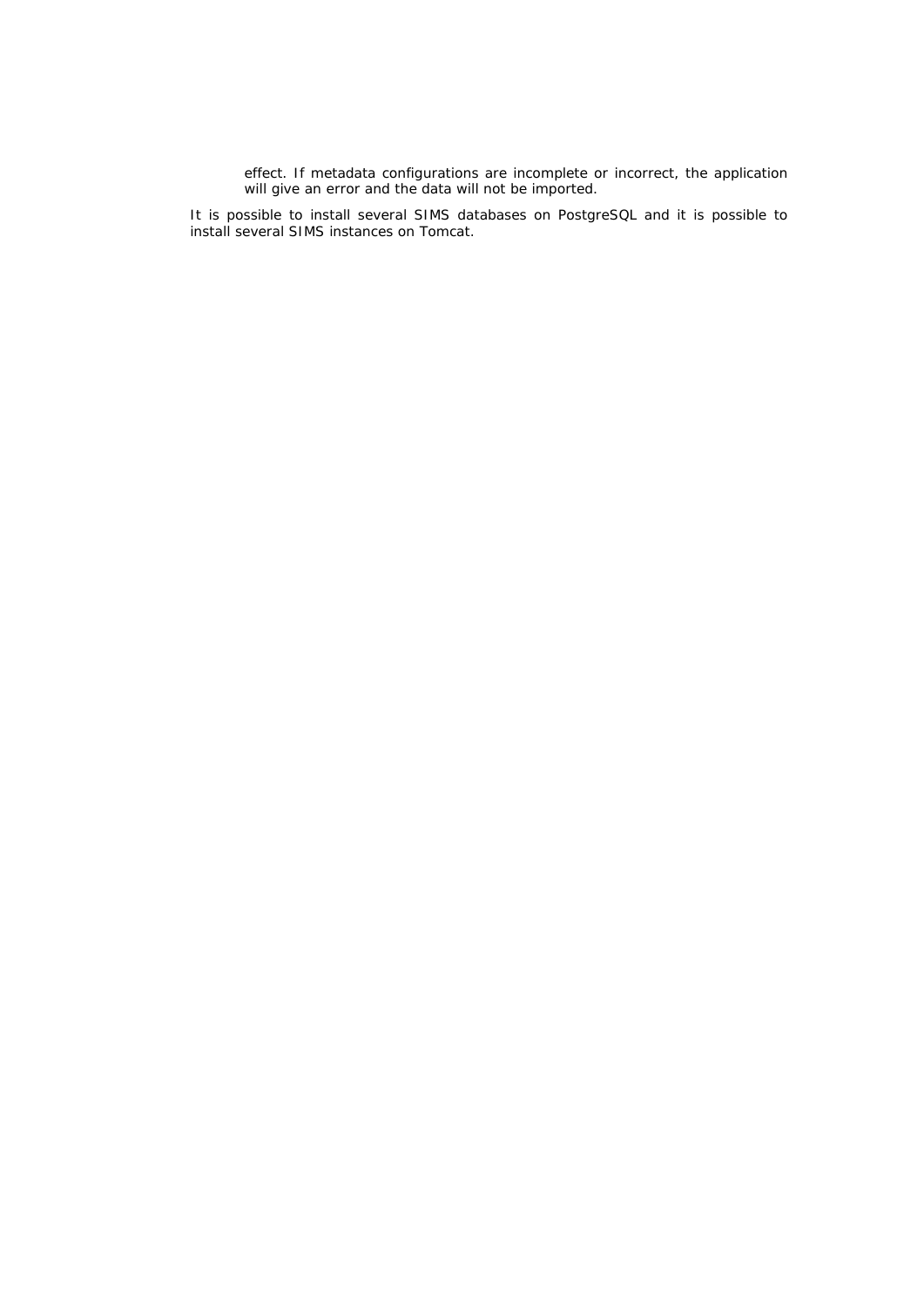### **SIMS configuration**

The configurable parts of WEB-INF/web.xml file are described below:

Specify URL to your SIMS database. This should include database location (in example below it is assumed that PostgreSQL is being run on the same server as Tomcat) and your database name (it example below it is assumed that database name is *sims*).

```
 <context-param> 
   <param-name>sample.url</param-name> 
   <param-value>jdbc:postgresql://localhost/sims</param-value> 
 </context-param>
```
Specify user name to access database. The example below assumes that it is *postgres*, but since this is usually the default PostgreSQL user with administrator rights, creation and configuration of a special user to access SIMS is recommended.

```
 <context-param> 
   <param-name>sample.username</param-name> 
   <param-value>postgres</param-value> 
 </context-param>
```
Specify password for this database user. The example below assumes that it is *my\_password*, but use of more complicated passwords is recommended.

```
 <context-param> 
   <param-name>sample.password</param-name> 
    <param-value>my_password</param-value> 
 </context-param>
```
Number of entries that will be shown in a single page of **List of <level>** (usually top level is "Persons", middle is "Samples" or "Visits" and bottom level is "Aliquots" or "Samples"). Chose a value that best suits your needs.

```
 <context-param> 
   <param-name>viewlimit</param-name> 
   <param-value>1000</param-value> 
 </context-param>
```
Specify the directory where data files will be stored. The example below assumes that directory is /sims/data\_files. AS above, it is it is strongly recommended to use full path. **Don't place this directory within \$CATALINA\_HOME/webapps** – you may lose all your data files, if by accident you ask Tomcat to undeploy your SIMS instance.

```
 <context-param> 
   <param-name>data.directory</param-name> 
   <param-value>/sims/data_files</param-value> 
 </context-param>
```
Specify the directory where supplementary files will be stored. The example below assumes that directory is /sims/supplementary\_files. AS above, it is it is strongly recommended to use full path.

**Don't place this directory within \$CATALINA\_HOME/webapps** – you may lose all your supplementary files, if by accident you ask Tomcat to undeploy your SIMS instance. **Directories for data and supplementary files have to be separate**.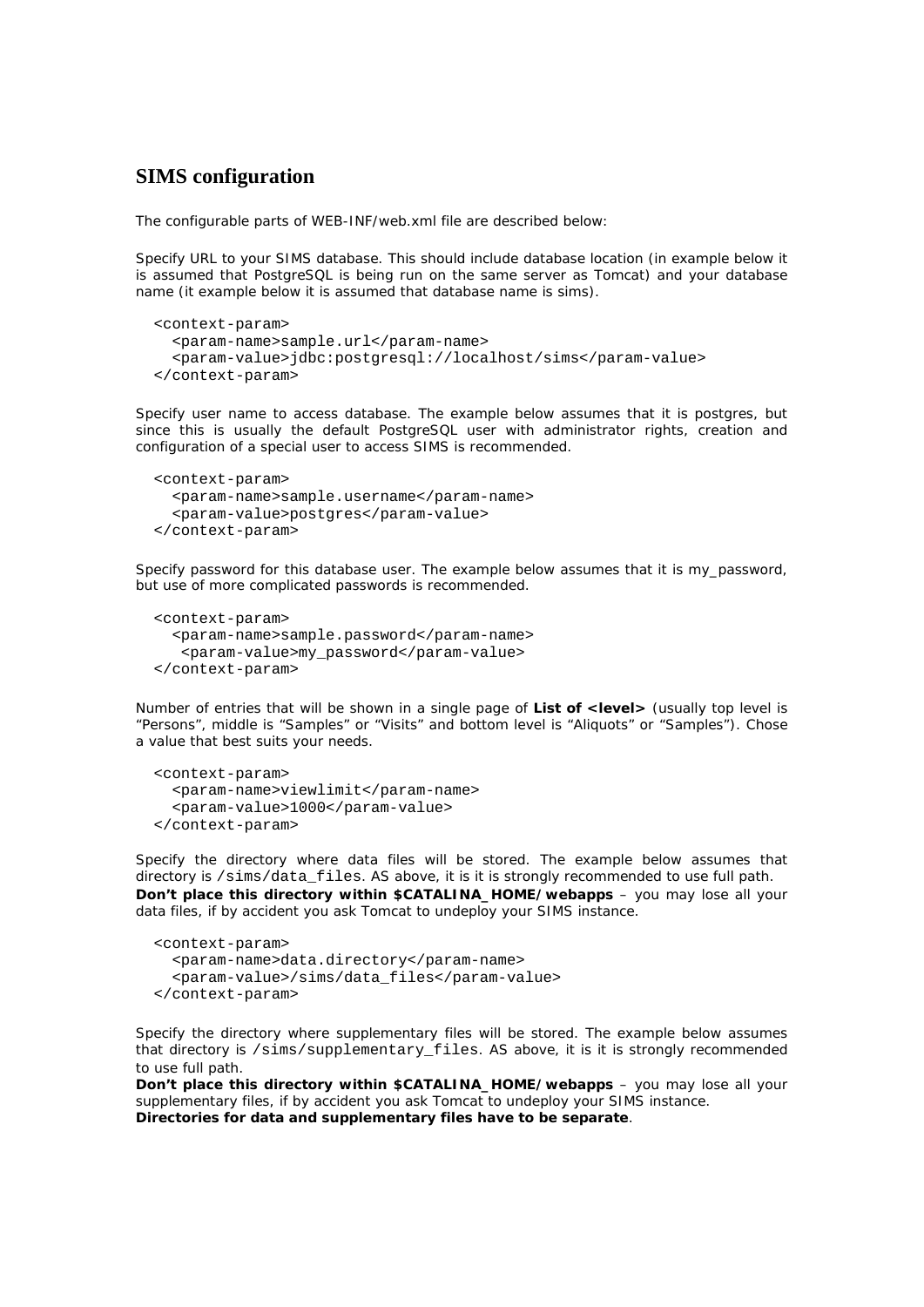```
 <context-param> 
   <param-name>protocol.directory</param-name> 
   <param-value>/sims/supplementary_files</param-value> 
 </context-param>
```
If the application is configured to work with an ftp server to use for file import working directory must be provided. You can uncomment and configure the following two parameters, if option of file upload via FTP is enabled. In Examples below it is assumed that ftp server name is my.ftp.server.com.

```
 <context-param> 
   <param-name>ftp.server</param-name> 
   <param-value>my.ftp.server.com</param-value> 
 </context-param> 
 <context-param> 
   <param-name>ftp.directory</param-name> 
   <param-value>ftp/server/directory</param-value> 
 </context-param>
```
For the users convenience it is also advisable to configure the informative popup information. These values are used only in pop-up tip **Batch upload** pages to remind user about the available FTP account for data upload. You are likely to benefit from this option if a single account for FTP upload is shared between all users.

```
 <context-param> 
   <param-name>ftp.directory.popup</param-name> 
   <param-value>ftp/server/directory</param-value> 
 </context-param> 
 <context-param> 
   <param-name>ftp.server.popup</param-name> 
   <param-value>my.ftp.server.com</param-value> 
 </context-param>
```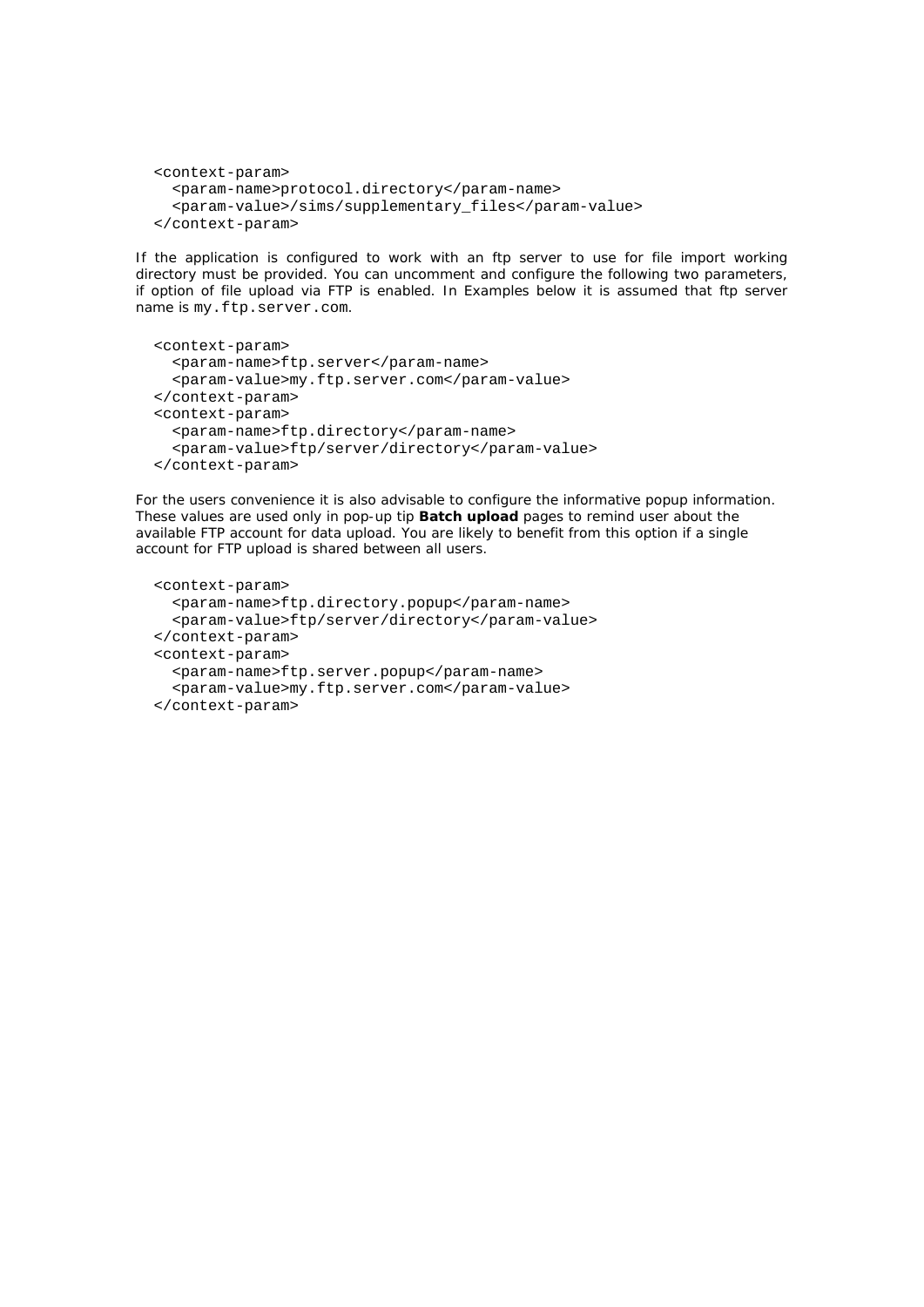#### **System Configuration file**

There are several constants that need to be specified. These are kept in **conf/systemConst.xml** file. They are not server specific but are instead adjusted to each configuration (e.g. MS, AD or T2D). **If one of the default configurations are used with no alterations the following can be skipped** and the file used with no change.

The file begins with an opening tag:

<SIMS\_Constants version="1.17">

There are upload names for static fields:

<UploadNames>

<UploadName column="visibleName" upload="ID"/>

<UploadName column="comment" upload="COMMENT"/>

<UploadName column="dataFiles" upload="DATA\_F"/>

…

<UploadName column="modifier" upload=""/>

</UploadNames>

**This is where you would change the level names of the application.** Below each of the names of the three levels of the application are the numbers of each type of fields in that level. You should check that the number of entries in the corresponding level mapping file match the ones provided in this file:

<MainNames>

```
<Bottom plural="Aliquots" singular="Aliquot" prefix="Aliquot." 
   string_numb="1" integer_numb="0" float_numb="2" date_numb="2"/> 
<Middle plural="Characteristics" singular="Characteristic" 
prefix="Characteristic." 
   string_numb="3" integer_numb="0" float_numb="0" date_numb="1"/> 
<Top plural="Persons" singular="Person" prefix="Person." 
   string_numb="2" integer_numb="6" float_numb="4" date_numb="5"/>
```
</MainNames>

There is also a list of all the vocabularies. The seq\_numb value must correspond to the value of VTxx.hbm.xml file of the corresponding vocabulary. The table and item values are going to be used in the application.

```
<Vocabularies>
```
…

```
 <Vocabulary seq_numb="01" table="Aliquot Concentration units" 
item="Concentration unit"/>
```

```
 <Vocabulary seq_numb="29" table="Sample subtypes" item="Sample 
subtype"/>
```

```
 <Vocabulary seq_numb="30" table="Sample transport conditions" 
item="Sample transport condition"/>
```
#### </Vocabularies>

The tables that will influence the generation of IDs are configured separately. First there is a list of the table mappings similar to that of vocabularies above.